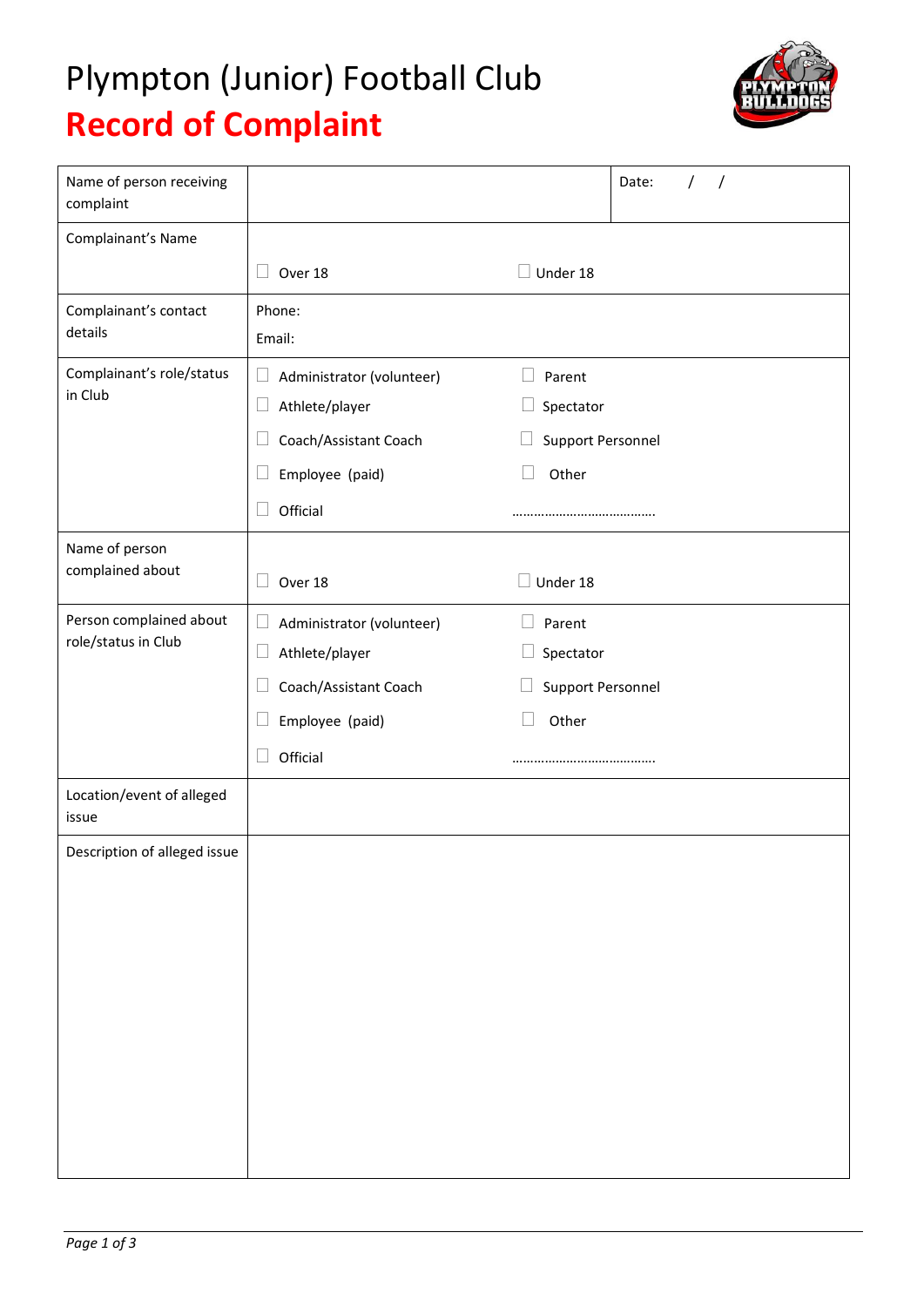## Plympton (Junior) Football Club **Record of Complaint**



| Nature of complaint<br>(category/basis/grounds) | $\square$ Harassment or $\square$<br>Discrimination |                             |                        |  |
|-------------------------------------------------|-----------------------------------------------------|-----------------------------|------------------------|--|
|                                                 | $\Box$ Sexual/sexist                                | $\Box$ Selection dispute    | Coaching methods<br>┚  |  |
| Can tick more than one<br>box                   | Sexuality                                           | Personality clash<br>$\Box$ | $\Box$ Verbal abuse    |  |
|                                                 | $\Box$ Race                                         | <b>Bullying</b>             | $\Box$ Physical abuse  |  |
|                                                 | Religion                                            | Disability<br>$\Box$        | $\Box$ Victimisation   |  |
|                                                 | Pregnancy                                           | Child Abuse<br>$\Box$       | $\Box$ Unfair decision |  |
|                                                 |                                                     |                             |                        |  |
| What they want to happen<br>to fix issue        |                                                     |                             |                        |  |
|                                                 |                                                     |                             |                        |  |
|                                                 |                                                     |                             |                        |  |
|                                                 |                                                     |                             |                        |  |
|                                                 |                                                     |                             |                        |  |
|                                                 |                                                     |                             |                        |  |
|                                                 |                                                     |                             |                        |  |
|                                                 |                                                     |                             |                        |  |
|                                                 |                                                     |                             |                        |  |
| Information provided to<br>them                 |                                                     |                             |                        |  |
|                                                 |                                                     |                             |                        |  |
|                                                 |                                                     |                             |                        |  |
|                                                 |                                                     |                             |                        |  |
|                                                 |                                                     |                             |                        |  |
|                                                 |                                                     |                             |                        |  |
|                                                 |                                                     |                             |                        |  |
|                                                 |                                                     |                             |                        |  |
|                                                 |                                                     |                             |                        |  |
|                                                 |                                                     |                             |                        |  |